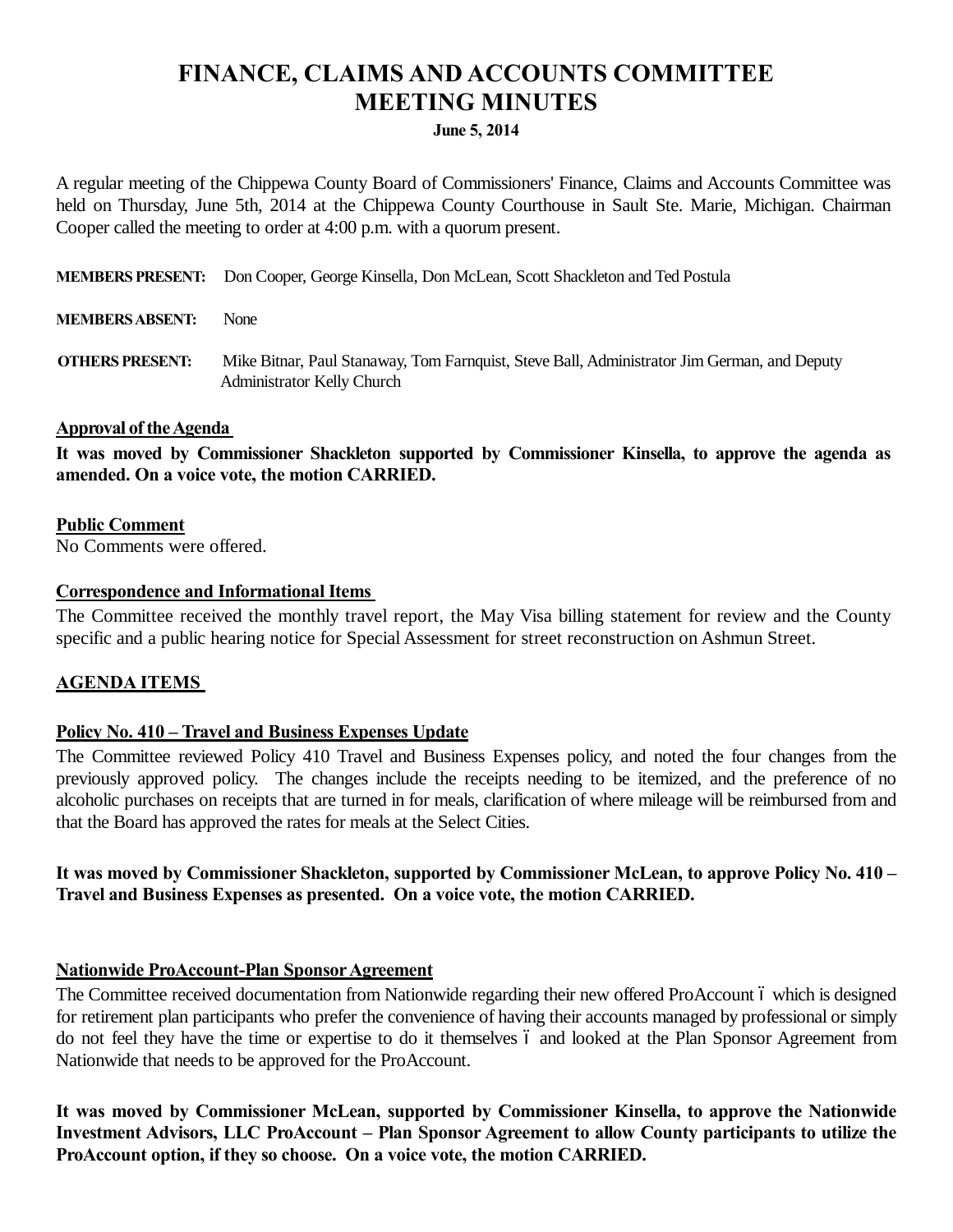## **Out-of-State Travel Sheriff Department**

The Committee reviewed an out-of-state travel request from the Sheriff $\alpha$  Department for Detective/Sergeant Greg Postma, to attend a *Sexual Assault Nurse Examiner's Expert Witness Training* in Columbia, South Carolina.

**It was moved by Commissioner Shackleton, supported by Commissioner Postula, to approve the out-of-state travel for Greg Postma, to attend the Sexual Assault Nurse Examiner's Expert Witness Training in Columbia, South Carolina. On a voice vote, the motion CARRIED.**

## **Courthouse Annex Sale (from Building & Grounds Committee)**

The Committee was updated on the Insurance claim from the February water damage by Administrator German, and the expected MMRMA check of \$220,759.56 which includes paying of bills that were incurred in the amount of \$14,129.42 and the discounted value of the existing repairs, discounted at approximately 18% in the amount of \$206,630.14. The Committee also passed a motion at their May 29, 2014 meeting, as follows:  $\tilde{\sigma}$ to accept an offer of \$92,500 for the purchase of the Annex if the buyer paid all closing cost and forward the recommendation to Financeö. Discussion followed.

**It was moved by Commissioner McLean, supported by Commissioner Postula, to approve the acceptance of the MMRMA check in the amount of \$220,759.56, for bills incurred, as well as, payout for the estimated repair damages, that were discounted at 18% of the estimates. On a voice vote, the motion CARRIED.**

**It was moved by Commissioner McLean, supported by Commissioner Postula, to approve the sale of the Chippewa County Courthouse Annex, 300 Court Street, Sault Ste. Marie, MI 49783 at the price of \$92,500 to Silver Valley Development, LLC, with the buyer paying for the closing costs, and for the Purchase Agreement to be executed no later than August 1, 2014. On a voice vote, the motion CARRIED.**

## **Agreement between Chippewa County and Northern Transitions, Inc.**

The Committee reviewed the Agreement between Chippewa County and Northern Transitions, Inc. to establish the Chippewa County Recycling Program 6 Recycling Collection and Disposal Agreement. The term of the contract will be January 1, 2015 through December 31, 2019 and will develop a solid waste management and reduction program, NTI operates a private nonprofit solid waste recycling program designed to employ disabled persons and has applied to the County for a contract to perform such services for the County populous. Discussion followed.

**It was moved by Commissioner McLean, supported by Commissioner Postula, to approve the Agreement between Chippewa County and Northern Transitions, Inc. that is contingent upon the approval of the millage, to establish the Chippewa County Recycling Program – Recycling Collection and Disposal Agreement, for a term starting January 1, 2015 through December 31, 2019. On a voice vote, the motion CARRIED.**

## **Jail Positions due to Affordable Health Care (from Personnel Committee)**

The Committee re-addressed the issues with regards to Part-time Jail positions with regards to Affordable Health Care, the Committee review the previous documentation from 2013; and discussed the options. Previously the motion read to approve placing four part-time correctional staff above the thirty-hour Affordable Health Care limit, and to offer the four part-time officers Health Insurance, as of January 1, 2015, which will include a \$12,000.00 fee/penalty for exempting the four staff members. The measurement period will begin on June 29, 2014 for the Affordable Health Care Act.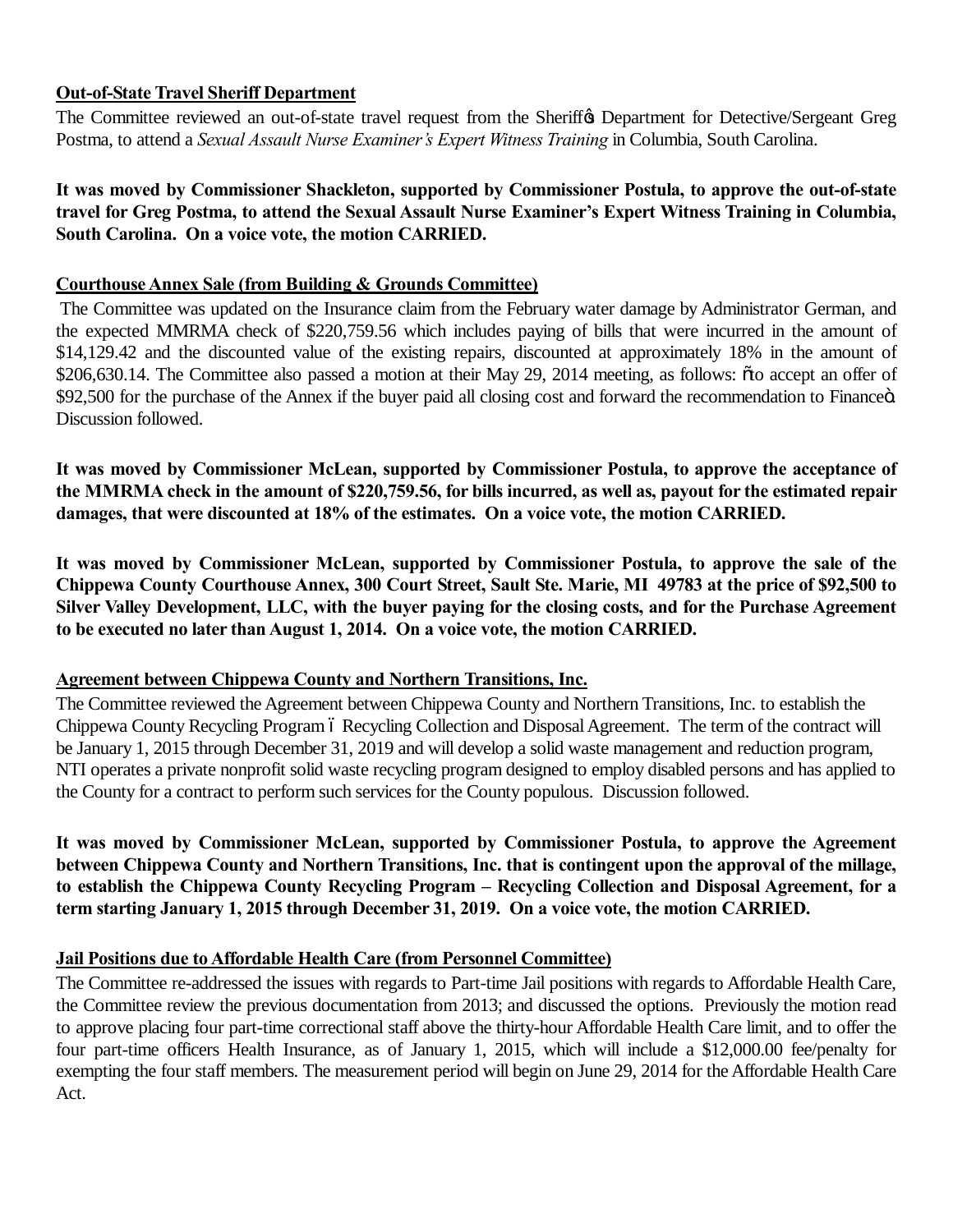**It was moved by Commission McLean, supported by Commissioner Postula, to approve placing four part-time correctional staff above the thirty-hour Affordable Health Care limit, and to offer them health insurance effective January 1, 2015, as the measurement period will begin on June 29, 2014, in doing so the County will be responsible for a \$12,000 fee/penalty for exempting the four staff members. On a voice vote, the motion CARRIED.**

## **Correctional Healthcare Companies Inmate Healthcare renewal**

The Committee received a copy of the Agreement for Inmate Health Care Services with Correctional Healthcare Companies, which will be coming up for an automatic renewal on October 2, 2014 for review and discussion. Since contracting with CHC, the County iability has decreased, and the Sheriff & Department is very satisfied with CHC, and asked that the bidding policy be waived, and that the contract stay with CHC. Discussion followed with regards to bidding out the contract or to stay with CHC, and have Administrator German, negotiate a possible reduction or get the annual increase waived for the upcoming renewal.

**It was moved by Commissioner Shackleton, supported Commissioner Kinsella, to approve and authorize Administrator German, to negotiate with Correctional Healthcare Companies the upcoming renewal agreement for Inmate health Care Services effective October 2, 2014, for a possible reduced or waived annual increase, and to waive the bidding policy. On a voice vote, the motion CARRIED.**

# **Release RFB for 3 – Sonicwall NSA-2600 UTM Firewalls**

The Committee reviewed an RFB for three Sonicwall NSA-2600 UTM Firewalls, which was budgeted for in 2014.

# **It was moved by Commissioner McLean, supported by Commissioner Kinsella, to approve the release for the three Sonicwall NSA-2600 UTM Firewalls. On a voice vote, the motion CARRIED.**

# **Bid Summary to purchase Photocopier (PA's Office)**

The Committee reviewed the bid summary for the purchase of one photocopy machine for the Prosecutor of Office; four bids were received, with only three meeting the bid requirements. Discussion followed with questions regarding the different machines and the options, the County ortation of purchasing copiers for the various offices.

**It was moved by Commissioner McLean, supported by Commissioner Postula, to approve the purchase and one year of maintenance at the cost of \$4,060 for the Ricoh MP 3053SP from Sault Printing Company, with the remaining four years of maintenance to be budgeted and paid for through the Prosecutor's Budget. On voice vote, the motion CARRIED.**

# **Agreement for Jail Services between Chippewa County and its Sheriff and the SSM Tribe of Chippewa Indians**

The Committee reviewed a proposed agreement for Jail Services to be between Chippewa County and its Sheriff and the Sault Ste. Marie Tribe of the Chippewa Indians to provide housing for tribal detainees at the per-diem rate of \$40, for a thirty-six month period, starting at the beginning of the Sault Ste. Marie Tribe next fiscal year. This Agreement has been in process for the past several months, and this agreement will match the per diem rates of the other local entities the house detainees with Chippewa County Correctional Facility. Discussion followed, with questions as well as discussion of the County or recommended motion from Silver & Van Essen.

**It was moved by Commissioner McLean, supported by Commissioner Kinsella, that the proposed Agreement between the Chippewa County and its Sheriff and the Sault Tribe of Chippewa Indians be approved and that the Board Chair and Sheriff be given the discretion to waive the charging of per diems until the beginning of**